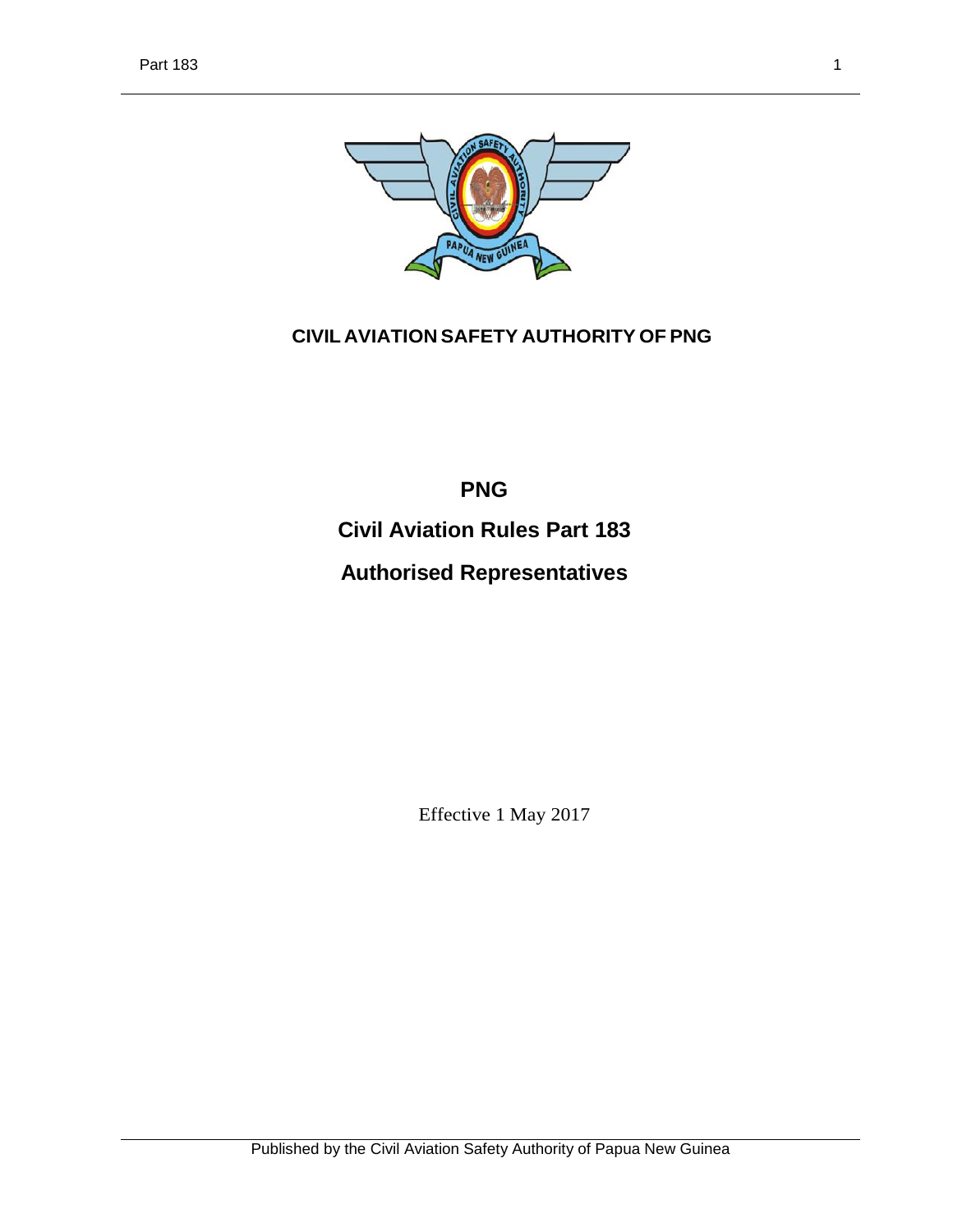# **DESCRIPTION**

This Part prescribes standards and requirements for the authorisation by the Director of persons who are not employees of the CAA to carry out particular functions as authorised representatives.

The classes of authorised representatives covered under this part are:

- (1) AER authorised engineering representative;
- (2) APA authorised personnel assessor;
- (3) AFE authorised flight examiner;
- (4) AATSE authorised air traffic service examiner;
- (5) AAR authorised airworthiness representative.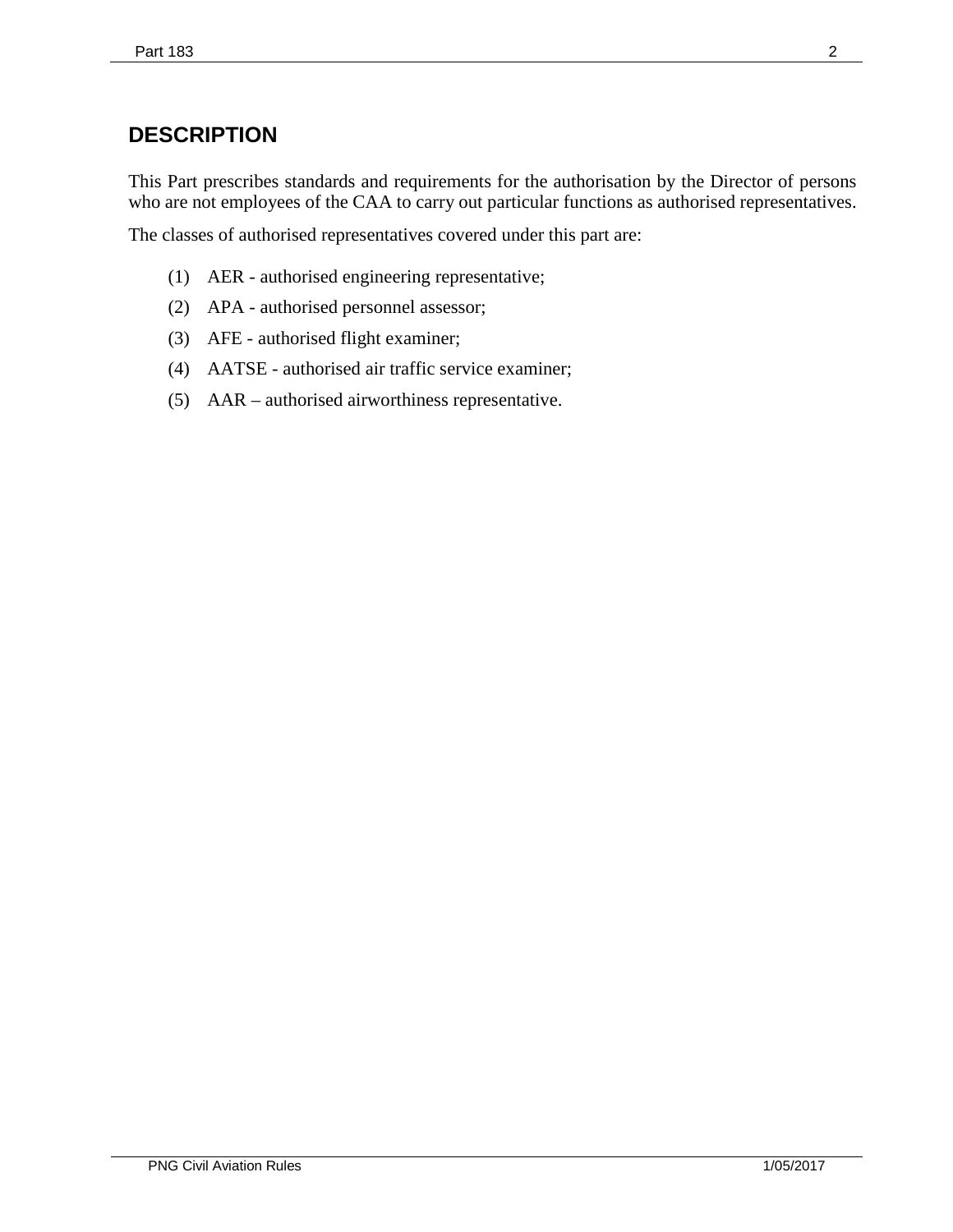# **BULLETIN**

This Part first came into force on 1 January 2004 and now incorporates the following amendments:

| Amendment   | <b>Effective Date</b> |
|-------------|-----------------------|
| Amendment 1 | 1 January 2011        |
| Amendment 1 | 1 May 2017            |

## *Summary of amendments:*

| Amendment 1:<br>(Docket 16/183/01) | Rule 183.17 (d) (3) is deleted following the removal of<br>medical examinations for Aircraft Maintenance Engineers.                 |  |
|------------------------------------|-------------------------------------------------------------------------------------------------------------------------------------|--|
|                                    | Rule 183.57 amended to clarify AER experience specific to<br>aircraft design.                                                       |  |
|                                    | Subpart G -AAR is renumbered to improve the flow of the<br>subpart.                                                                 |  |
|                                    | Renumbered Subpart G Rule 183.503(4) inserted to include<br>delegation for AAR to also issue aircraft registration<br>certificates. |  |
|                                    | Subpart H -Performance of Functions is renumbered to<br>improve the flow of the subpart.                                            |  |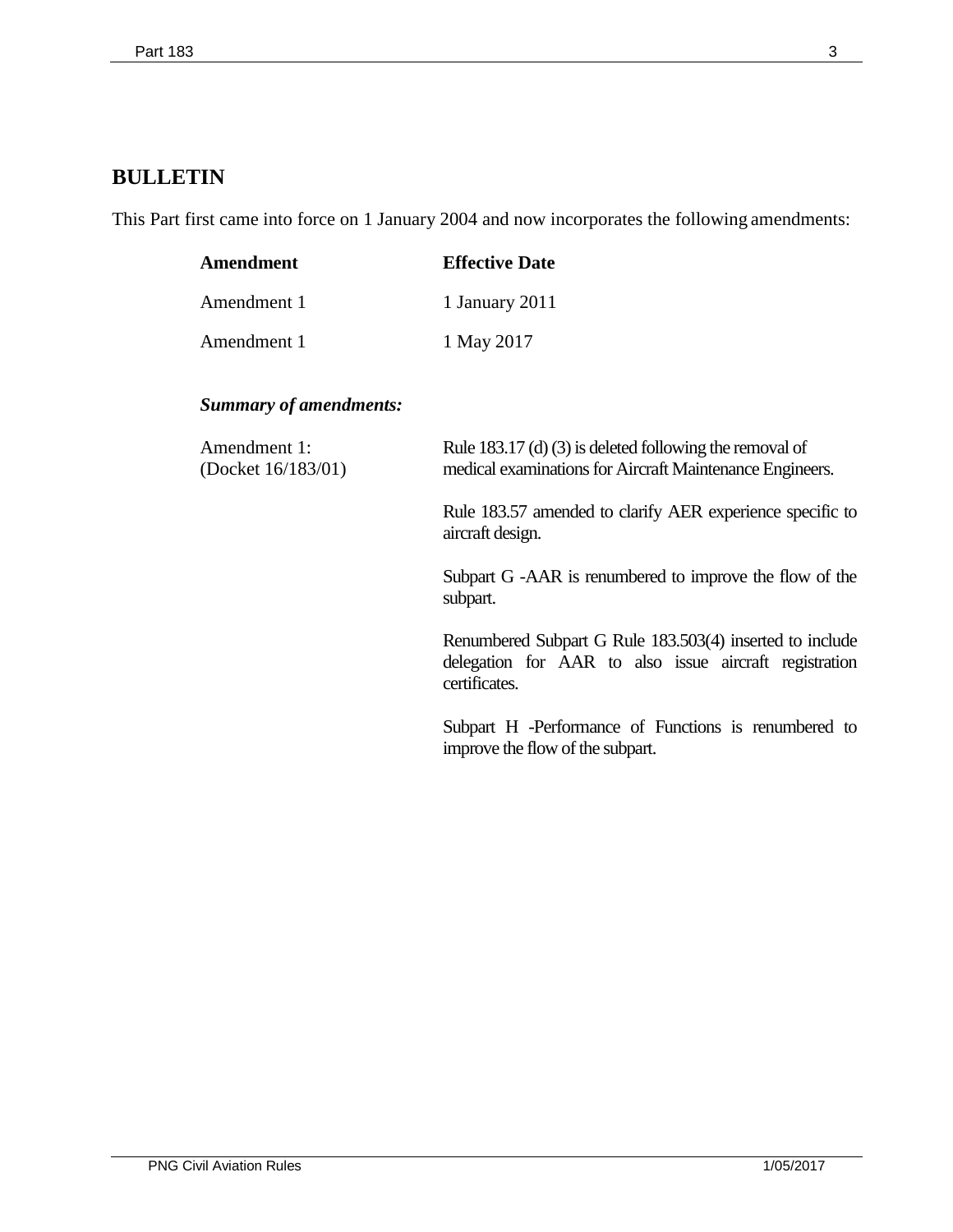# **Schedule of Rules**

|        | <b>Subpart A – General</b>                                 | 6  |
|--------|------------------------------------------------------------|----|
|        |                                                            |    |
|        |                                                            |    |
|        |                                                            |    |
|        |                                                            |    |
|        |                                                            |    |
| 183.11 |                                                            |    |
|        |                                                            |    |
|        |                                                            |    |
|        |                                                            |    |
|        | <b>Subpart B - Authorised Engineering Representatives</b>  | 9  |
| 183.51 |                                                            |    |
|        |                                                            |    |
|        |                                                            |    |
|        |                                                            |    |
|        | <b>Subpart C - Authorised Personnel Assessor</b>           | 10 |
|        |                                                            |    |
|        |                                                            |    |
|        |                                                            |    |
|        |                                                            |    |
|        | <b>Subpart D - Authorised Flight Examiner</b>              | 12 |
|        |                                                            |    |
|        |                                                            |    |
|        |                                                            |    |
|        |                                                            |    |
|        |                                                            |    |
|        |                                                            |    |
|        | Subpart E - Authorised Air Traffic Services Examiner<br>13 |    |
|        |                                                            |    |
|        |                                                            |    |
|        |                                                            |    |
|        |                                                            |    |
|        |                                                            |    |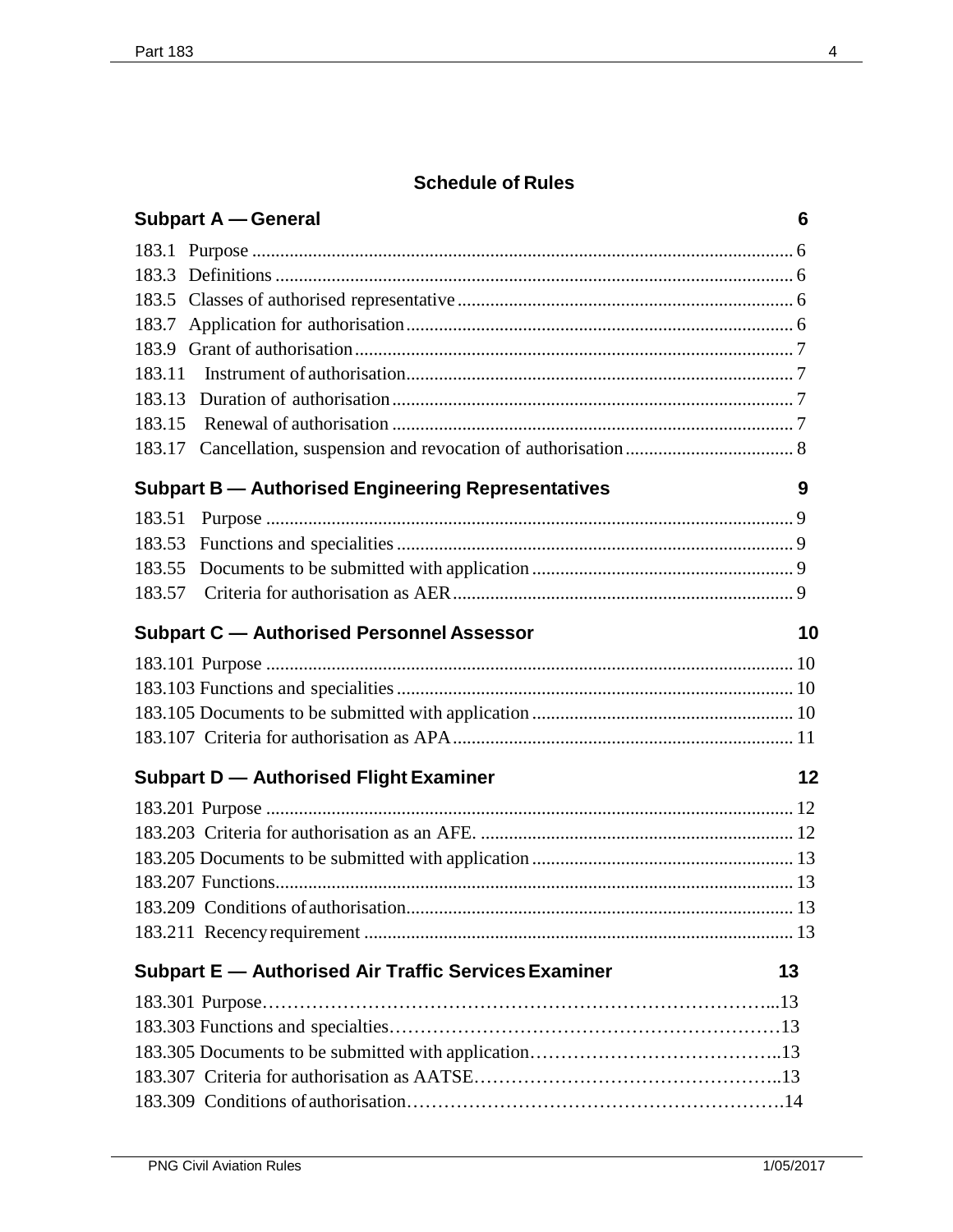| <b>Subpart F</b> - Reserved                                 |  | 15 |  |
|-------------------------------------------------------------|--|----|--|
| <b>Subpart G - Authorised Airworthiness Representatives</b> |  | 15 |  |
|                                                             |  |    |  |
|                                                             |  |    |  |
|                                                             |  |    |  |
|                                                             |  |    |  |
| <b>Subpart H - Performance of Functions</b>                 |  | 17 |  |
| 183.601 Purpose                                             |  | 17 |  |
| 183.603 Responsibilities of authorised representative       |  | 17 |  |
| 183.605 Conditions for continuing validity                  |  | 17 |  |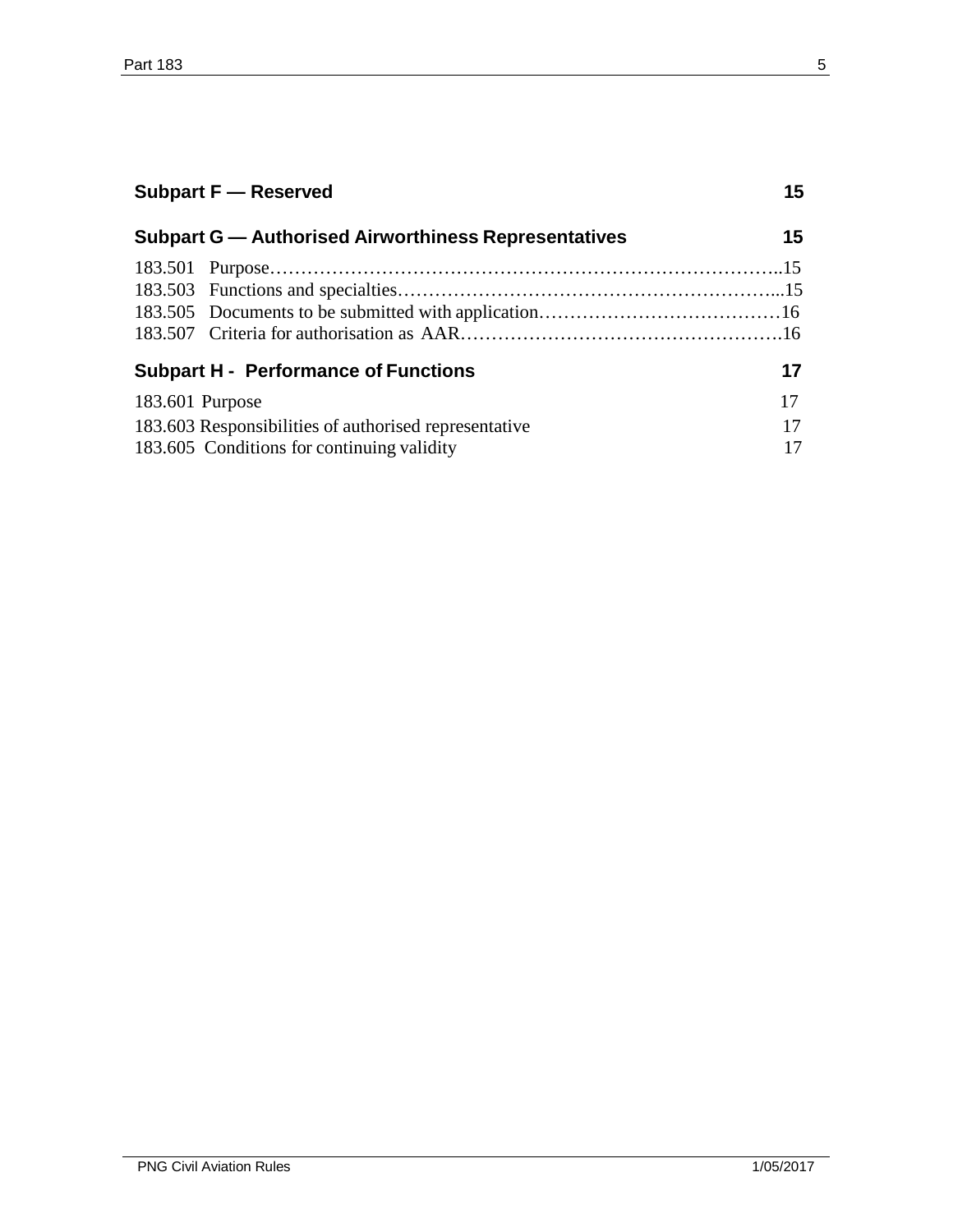## **Subpart A — General**

### **183.1 Purpose**

This Part prescribes standards and requirements for the authorisation by the Director of persons who are not employees of CASA to carry out particular functions as authorised representatives. The functions are prescribed in applicable Parts.

## **183.3 Definitions**

In this Part—

**Aviation organisation** means an organisation that holds an approval under Parts 141, 145, 146, 171, 172, 173, 174 and 175.

**Carry out a function** includes the exercise of a power.

**Power** means a legal authority to act for the Director.

## **183.5 Classes of authorised representative**

- (a) The classes of authorised representative are:
	- (1) AER authorised engineering representative;
	- (2) APA authorised personnel assessor;
	- (3) AFE authorised flight examiner;
	- (4) AATSE authorised air traffic service examiner;
	- (5) AAR authorised airworthiness representative.

### **183.7 Application for authorization**

- (a) An applicant for an authorisation must complete form CA 183/01 and submit it to the Director with a payment of the appropriate application fee prescribed by regulations made under the Act, together with—
	- (1) two written references from aviation organisations or persons professionally involved in the applicable industry sector attesting to the applicants character, reputation and integrity; and
	- (2) if the applicant is employed by an aviation organisation, a written statement from the organisation supporting the application and confirming that reference material, tools, and equipment belonging to the organisation are available for use of the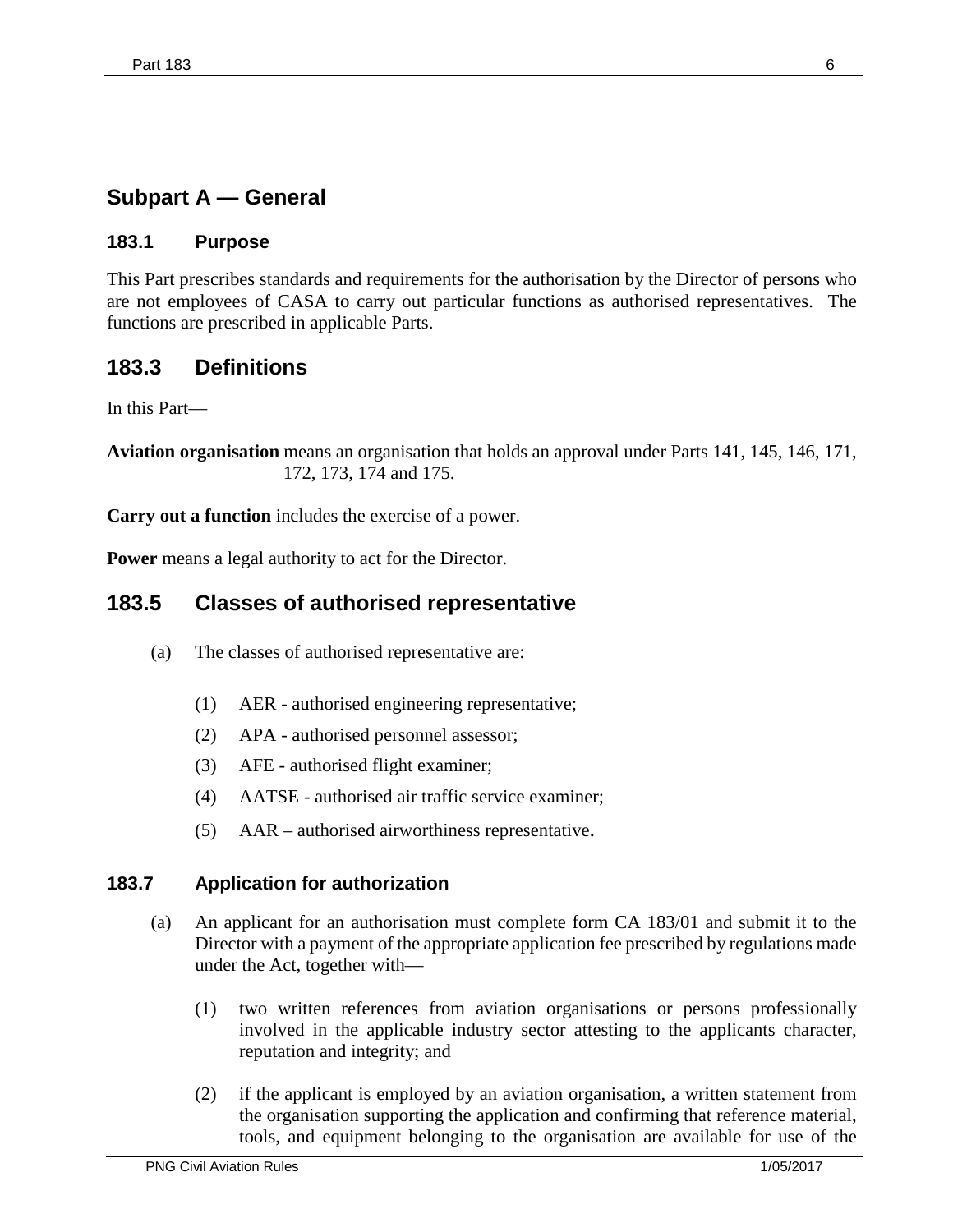- (3) any documents required by the applicable Subpart to be submitted with the application; and
- (4) such further particulars relating to the applicant as may be required by the Director.
- (b) An application is unacceptable if—
	- (1) the applicant is an employee of the CASA; and
	- (2) the application is purportedly made by two or more persons; and
	- (3) the applicant is not an individual person.

### **183.9 Grant of authorization**

- (a) Except as provided for in paragraph (c), an applicant will be granted an authorisation if the Director is satisfied that—
	- (1) the applicant meets the requirements of the Subpart applicable to the class of authorisation sought; and
	- (2) the applicant is a fit and proper person.
- (b) The Director may impose conditions and limitations on an authorization including:
	- (1) a condition that the authorisation lapses if the authorised representative ceases to be employed by a particular organisation; and
	- (2) a limitation on the functions which may be performed within a particular class of authorisation; and
	- (3) a limitation that the authorisation is restricted to any definable part of the subject-matter of a function according to the representative's knowledge and experience.
- (c) The Director may decline to grant an authorisation if in his view there is no need for the authorisation.
- (d) Where the Director declines to grant an authorisation under paragraph (c), the application fee will be refunded. Where the Director declines to grant an authorisation for other reasons, no refund will be made.

### **183.11 Instrument of authorization**

(a) The instrument of authorisation granted to an authorised representative is deemed to be an instrument of delegation issued by the Director in accordance with Section 44(2) of the Civil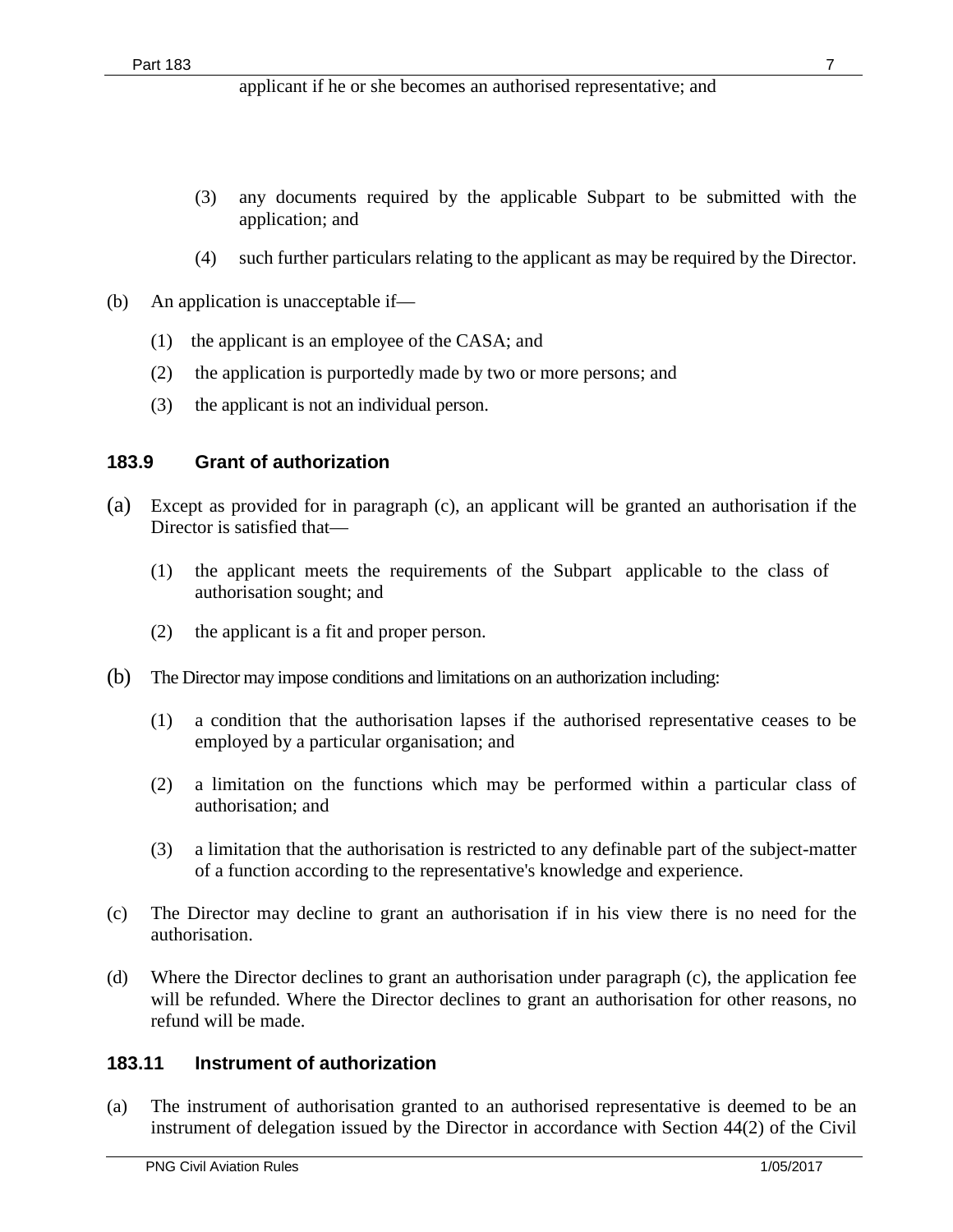Aviation Act.

(b) Nothing in this Part shall be construed as limiting the power of the Director to issue delegations under Section 44 of the Civil Aviation Act.

### **183.13 Duration of authorization**

An authorisation may be granted or renewed for a period of up to three years unless cancelled, suspended or revoked by the Director.

### **183.15 Renewal of authorization**

- (a) An application for the renewal of an authorisation must be made by the authorised representative on form CA 183/01.
- (b) The application must be submitted to the Director not less than 30 days before the certificate expires.
- (c) To be eligible for renewal of an authorisation, an authorised representative must
	- (i) undergo recurrency training acceptable to the Director; and
	- (ii) provide evidence of activity during the previous period of appointment.

### **183.17 Cancellation, suspension and revocation of authorization**

- (a) The Director shall cancel a person's authorisation upon receipt of a request in writing to that effect from that authorisation holder.
- (b) The Director may suspend or impose conditions and limitations on an authorization. The holder of an authorisation that is suspended must immediately present his or her instrument of authorisation to the Director.
- (c) The holder of an authorisation that is suspended must comply with any requirements or conditions specified by the Director for the re-validation of that authorisation.
- (d) The Director shall revoke a person's authorisation if that person—
	- (1) contravenes a condition specified in the instrument of authorisation; or
	- (2) ceases to be a fit and proper person in accordance with the Act.
- (e) The holder of an authorisation that is revoked must immediately return his or her instrument of authorisation to the Director.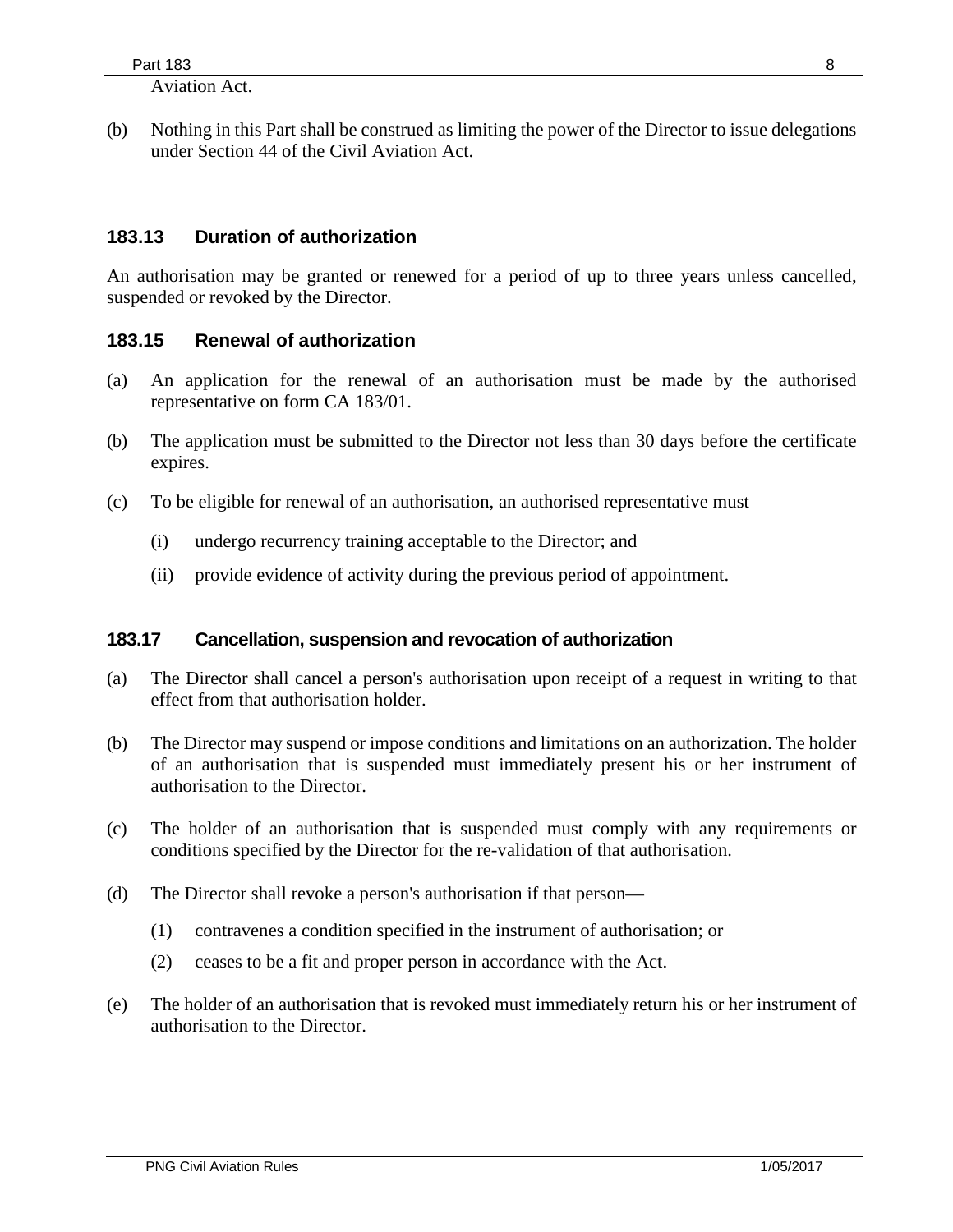# **Subpart B — Authorised Engineering Representatives**

### **183.51 Purpose**

This Subpart prescribes the rules for authorisation as an authorised engineering representative (AER).

### **183.53 Functions and specialities**

- (a) An AER may be authorised for one or more of the following functions:
	- (1) approval of design changes in accordance with Part 21;
	- (2) determination of compliance with design standards for restricted category type acceptance certificates in accordance with Part 21;
	- (3) assessment of applicants for authorisation under this Subpart.
- (b) An AER may be authorised for one or more of the following specialities:
	- (1) structural;
	- (2) powerplant;
	- (3) propeller;
	- (4) mechanical system and equipment;
	- (5) avionics systems and equipment

### **183.55 Documents to be submitted with application**

A person applying to become an AER must submit with his or her application, a written statement of the types of aircraft, aircraft components, aircraft systems or processes in relation to which he or she intends to carry out the functions of an AER.

### **183.57 Criteria for authorisation as AER**

- (a) Except as provided for in paragraph (b), a person is eligible to become an AER if he or she has—
	- (1) a Bachelor of Engineering degree or equivalent tertiary qualifications sufficient to admit that person to graduate membership of a professional institute of engineers; and
	- (2) a minimum of eight years experience in aircraft design appropriate to the functions and specialities proposed, of which a maximum of four years may be university engineering training; and
	- (3) successfully completed a tertiary level airworthiness course or demonstrates knowledge and experience of airworthiness to a level acceptable to the Director; and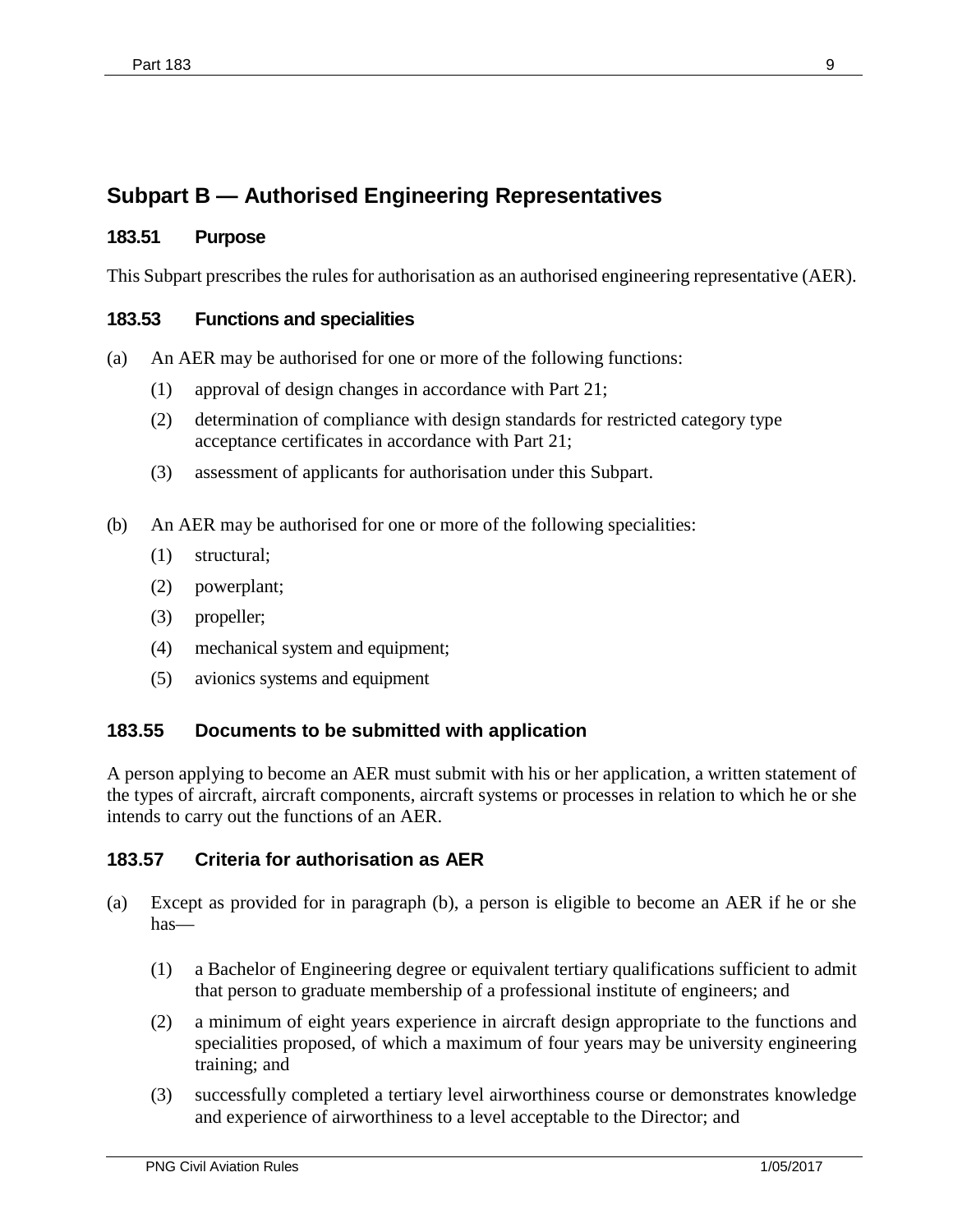- (4) any other qualifications and experience considered necessary by the Director to carry out the particular function proposed in the application; and
- (5) successfully completed training acceptable to the Director on the functions and responsibilities of an authorised person; and
- (6) is familiar with the Authority's engineering approval procedures.
- (b) The Director may accept lesser qualifications and experience than that prescribed in paragraphs  $(a)(1)$ ,  $(2)$  or  $(3)$  if the applicant demonstrates sufficient knowledge and experience to enable that person to carry out the particular function proposed in the application.

## **Subpart C — Authorised Personnel Assessor**

### **183.101 Purpose**

This Subpart prescribes the rules for authorisation as an authorised personnel assessor (APA).

### **183.103 Functions and specialities**

- (a) An APA may be authorised for one or both of the following functions:
	- (1) conduct of assessments of knowledge, skill and competency required by Part 61, Part 66 or this Part;
	- (2) conduct of written examinations required by Part 61, Part 66 or this Part.
- (b) An APA may be authorised for one or more of the following specialities:
	- (1) maintenance engineer licences;
	- (2) maintenance engineer ratings
	- (3) maintenance engineer certificates;
	- (4) flight crew licences;
	- (5) flight crew ratings;
	- (6) regulatory systems and processes.

### **183.105 Documents to be submitted with application**

A person applying to become an APA must submit with his or her application, a written summary of the technical skills and knowledge that person has in relation to the functions and specialities he or she intends to carry out as an APA.

## **183.107 Criteria for authorisation as APA**

(a) Except as provided for in paragraph (b), a person is eligible to become an APA if he or she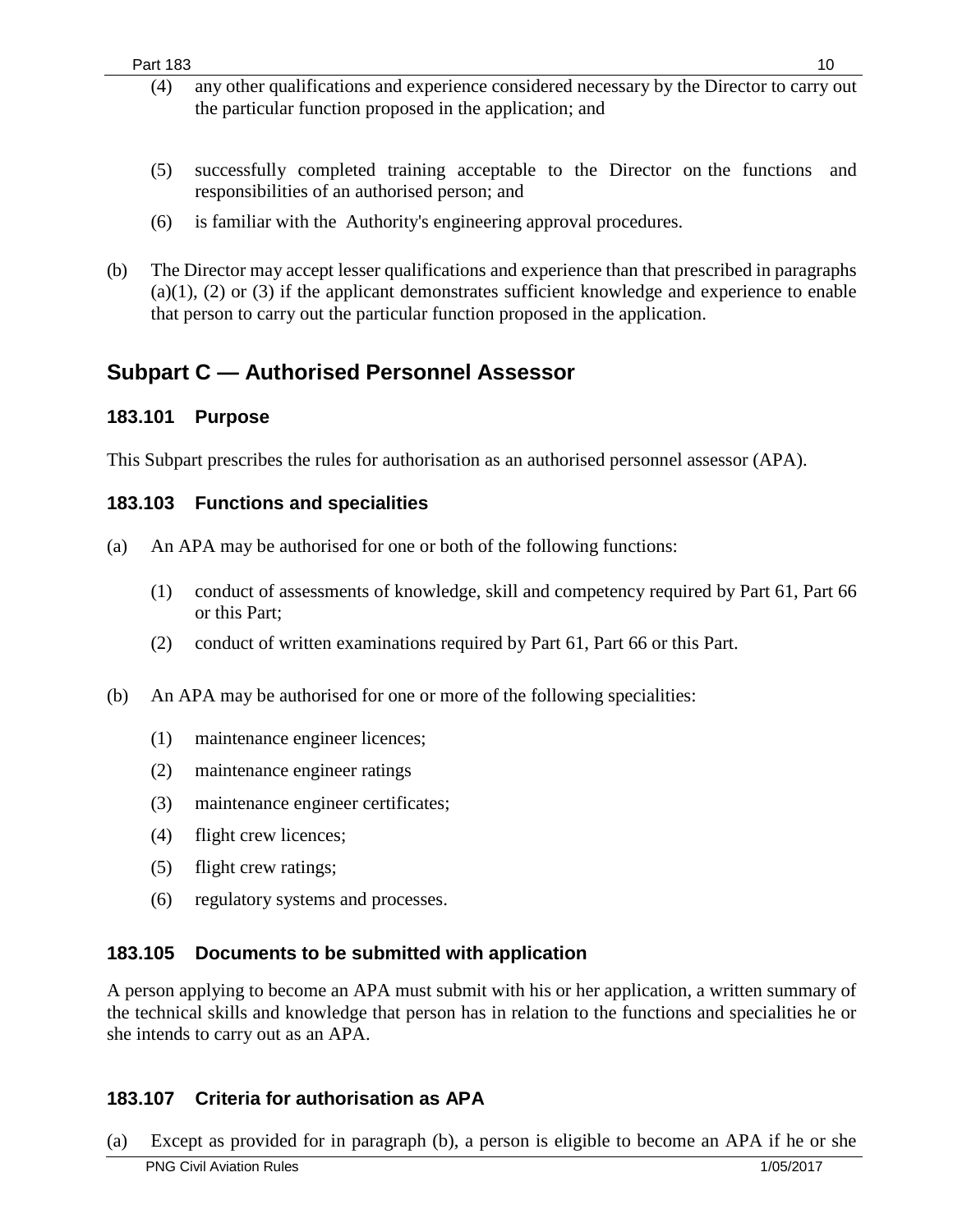has—

- (1) for maintenance specialities, been in the aviation industry for 15 years or more, and has at least 10 years experience in aircraft maintenance and maintenance training of a kind appropriate to the functions and specialities proposed; and
- (2) for maintenance specialties successfully completed a tertiary level airworthiness course or demonstrates knowledge and experience of airworthiness to a level acceptable to the Director; and
- (3) for flight crew specialties, been in the aviation industry or equivalent Armed Forces area for 15 years or more, and has at least 10 years experience in flight operations in an area appropriate to the functions and specialities proposed; and
- (4) for flight crew specialties, hold or have held a licence or rating equivalent or equivalent qualification relating to the examinations or assessments proposed, and have instructional training or experience including written and oral examinations or assessments or instructional techniques training, acceptable to the Director; and
- (5) experience of Authority requirements and procedures ; and
- (6) any other qualifications and experience, such as written and oral communication skills and interpersonal skills, considered necessary by the Director to carry out the particular function proposed in the application; and
- (7) successfully completed training acceptable to the Director on—
	- (i) the functions and responsibilities of an authorised person; and
	- (ii) human factors; and
	- (iii) if applicable, examination writing, moderating, conducting, marking and analysis; and
- (8) is familiar with applicable Authority approval procedures. (b) The Director may accept lesser qualifications and experience than that prescribed in paragraphs  $(a)(1)$ ,  $(2)$ ,  $(3)$  or (4) if the applicant demonstrates sufficient knowledge and experience to enable that person to carry out the particular function proposed in the application.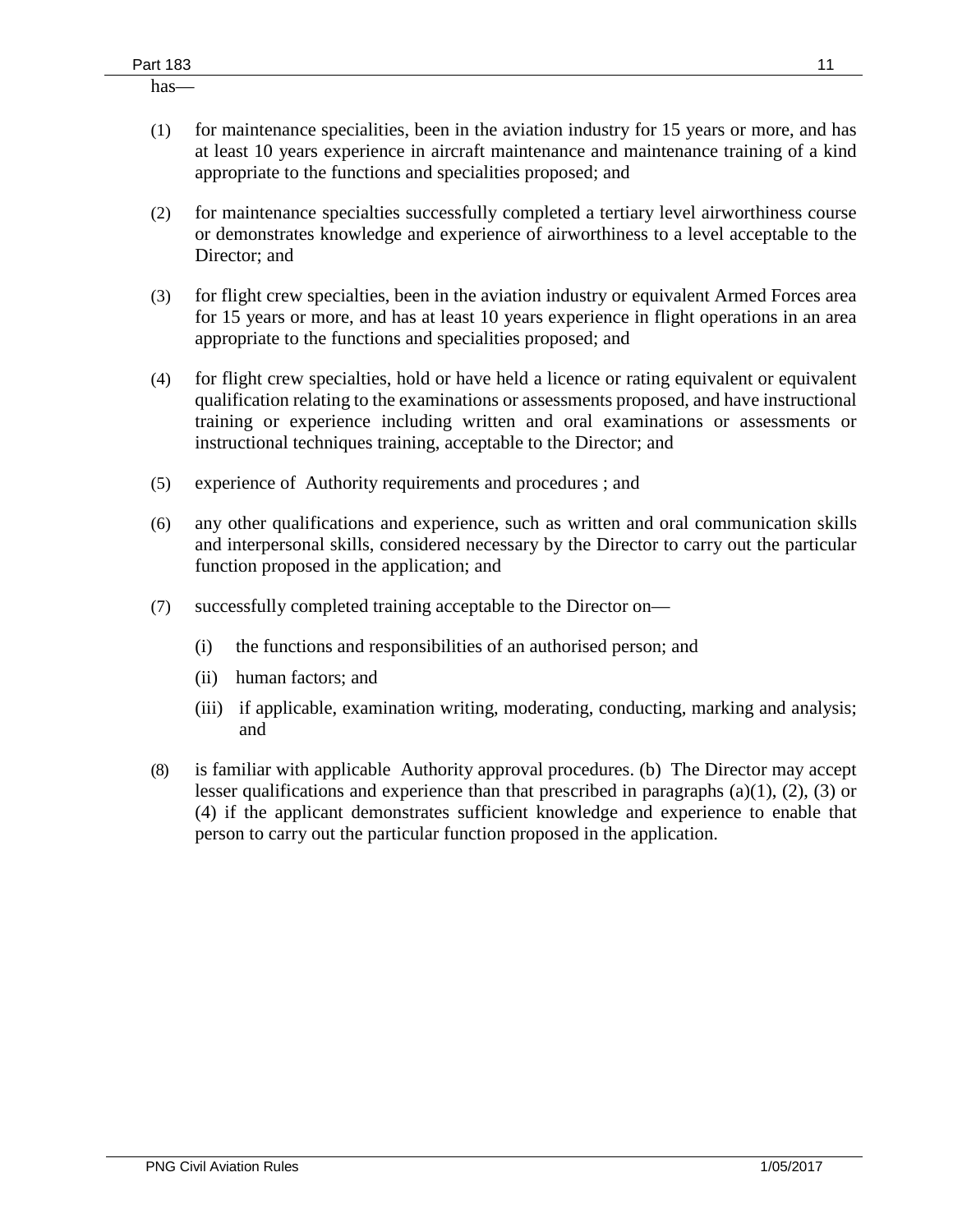# **Subpart D — Authorised Flight Examiner**

### **183.201 Purpose**

This Subpart prescribes the rules for authorisation as an authorised flight examiner (AFE).

### **183.203 Criteria for authorisation as an AFE**

- (a) To be eligible for the grant of an authorisation as an AFE a person shall—
	- (1) hold at least a current commercial pilot licence and the licence must be appropriate to the proposed flight examinations; and
	- (2) hold an appropriate current flight instructor rating; or
	- (3) have flight experience acceptable to the Director; and
	- (4) have demonstrated to the Director the ability to perform the duties of an authorised flight examiner relevant to the flight examinations to be carried out.

### **183.205 Documents to be submitted with application**

A person applying to become an AFE must submit with his or her application, a written summary of the technical skills and knowledge that person has in relation to the functions and specialities he or she intends to carry out as an AFE.

### **183.207 Functions**

- (a) An AFE may be authorised for one or more of the following functions:
	- (1) conducting flight tests for the issue of pilot licences required by Part 61;
	- (2) conducting flight tests for the issue or renewal of ratings required by Part 61;
	- (3) conducting operational competency assessments, within an organisation operating under—
		- (i) an aviation training organisation certificate issued under Part 141, where the certificate authorises the holder to conduct those flight tests for a Part 119 organisation; or
		- (ii) an air operator certificate issued under Part 119, where the certificate authorises the holder to conduct those flight tests.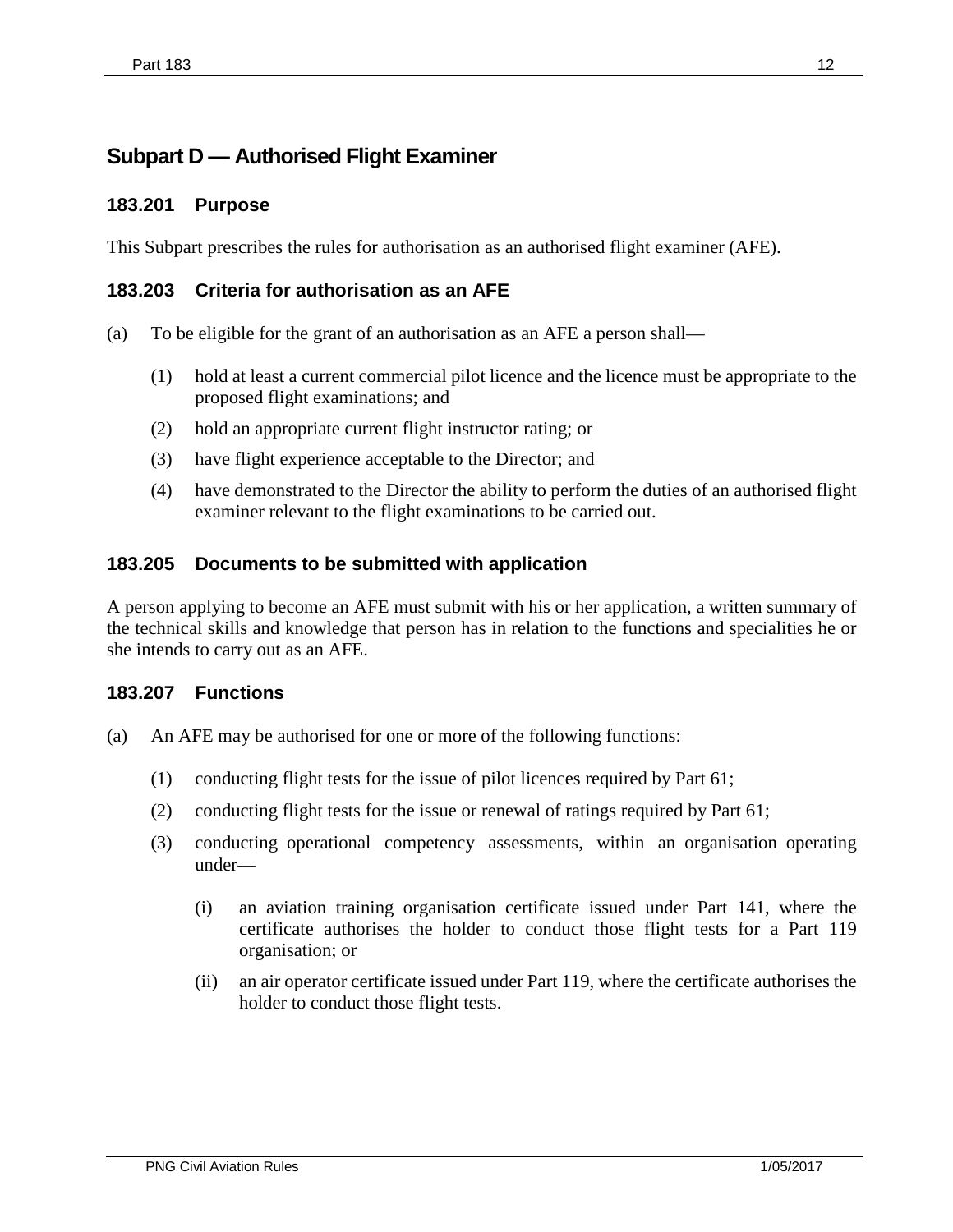### **183.209 Conditions of authorization**

- (a) To exercise the functions of an authorisation, an AFE shall—
	- (1) hold an appropriate current flight instructor rating with a type or class rating for the aircraft in use; and
	- (2) have met the requirements of paragraph 183.203(1) or (2) as applicable to the operations for which the flight test is performed.
- (b) Where an AFE is not carrying out the duties of a required crew member while exercising the functions of that authorisation in flight, that person is not required to hold a current medical certificate.

### **183.211 Recency requirements**

- (a) Except as provided in paragraph (c), an AFE shall not exercise the functions of that authorisation unless, within the immediately preceding 24 months, they have demonstrated to the Director competence to exercise those functions.
- (b) The demonstration required by paragraph (a) shall include a simulator segment or flight segment, or both if required by the Director—
	- (1) on the heaviest aircraft type (MCTOW) on which the AFE will examine, or on such other aircraft as the Director may require; and
	- (2) under the requirements in the Part appropriate to the privileges being sought.
- (c) A person who satisfies the requirements of paragraph (a) within three calendar months before the date on which it is required is deemed to have completed the requirements on the required date.

## **Subpart E — Authorised Air Traffic Services Examiner**

### **183.301 Purpose**

This Subpart prescribes the rules for authorisation as an authorised air traffic services examiner (AATSE).

### **183.303 Functions and specialties**

- (a) An AATSE may be authorised for one or more of the following functions:
	- (1) conduct of assessments of knowledge, skill and competency required by Part 65 or this Part;
	- (2) conduct of written, oral or practical examinations required by Part 65, or this Part.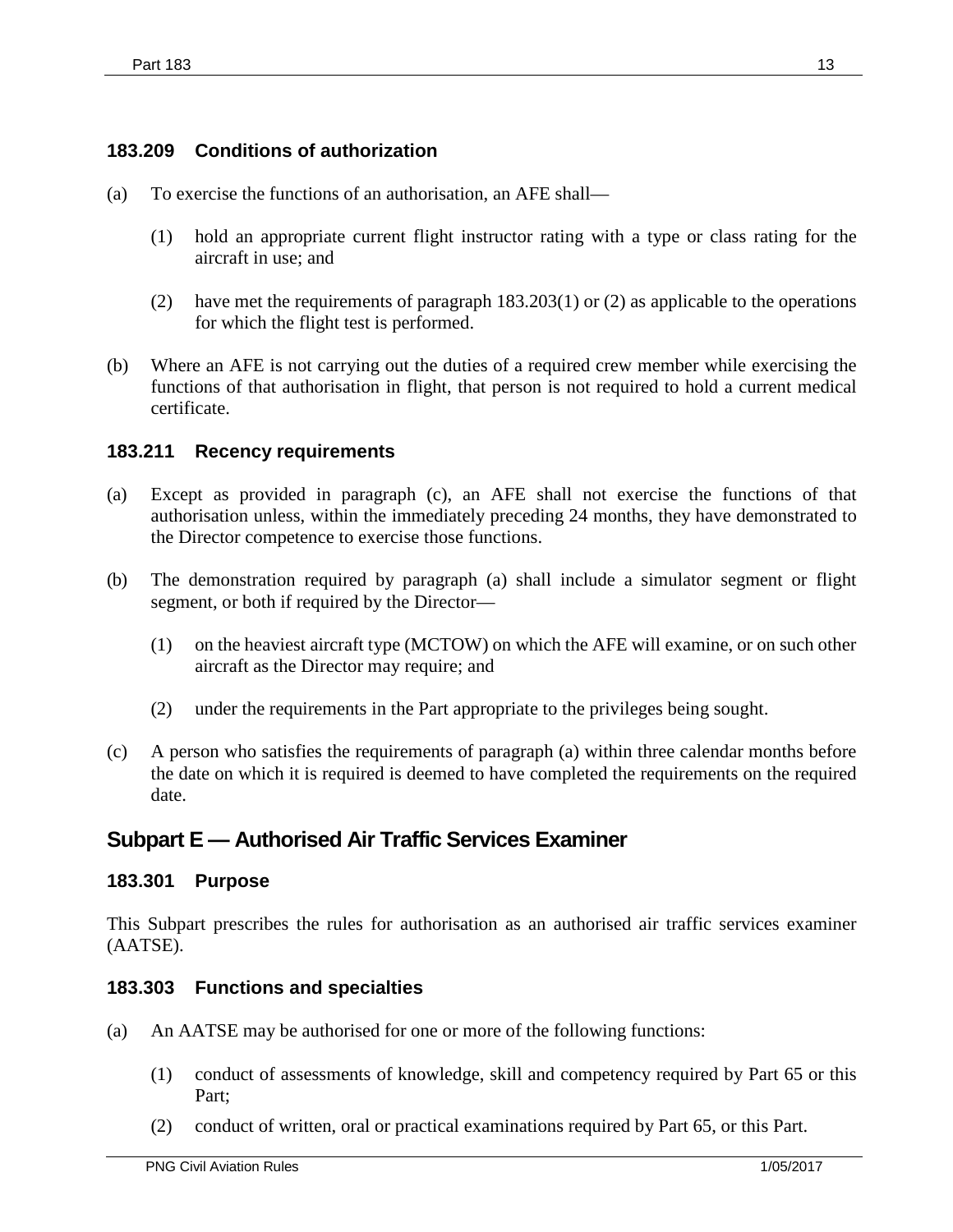- (1) air traffic controller licences;
- (2) aeronautical station operator licences;
- (3) air traffic controller ratings;
- (4) air traffic service instructor ratings;

### **183.305 Documents to be submitted with application**

A person applying to become an AATSE must submit with his or her application, a written summary of the technical skills and knowledge that person has in relation to the functions and specialities he or she intends to carry out as an AATSE.

### **183.307 Criteria for authorisation as AATSE**

- (a) To be eligible for the grant of an authorisation as an AATSE a person shall—
	- (1) for air traffic service specialties, have been in the aviation industry for 15 years or more, and have at least 10 years experience in air traffic services in an area appropriate to the functions and specialities proposed; and
	- (2) for air traffic service specialties, hold a licence or rating equivalent or equivalent qualification relating to the examinations or assessments proposed, and have instructional training or experience including written and oral examinations or assessments or instructional techniques training, acceptable to the Director; and
	- (3) experience of Authority requirements and procedures ; and
	- (4) any other qualifications and experience, such as written and oral communication skills and interpersonal skills, considered necessary by the Director to carry out the particular function proposed in the application; and
	- (5) successfully completed training acceptable to the Director on—
		- (i) the functions and responsibilities of an authorised person; and
		- (ii) human factors; and
		- (iii) if applicable, examination writing, moderating, conducting, marking and analysis; and
	- (6) is familiar with applicable Authority approval procedures.
- (b) The Director may accept lesser qualifications and experience than that prescribed in paragraphs  $(a)(1), (2), (3)$  or  $(4)$  if the applicant demonstrates sufficient knowledge and experience to enable that person to carry out the particular function proposed in the application.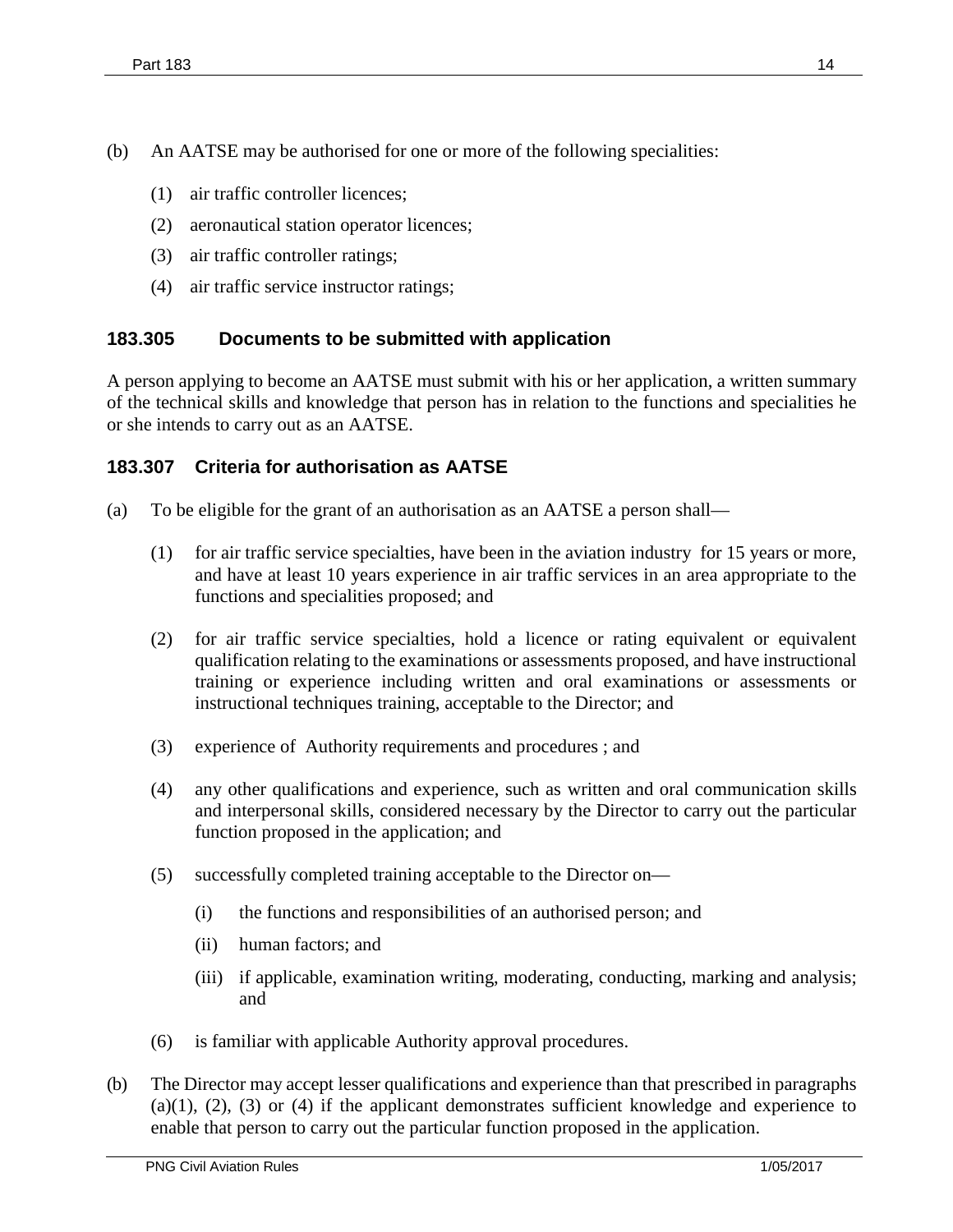### **183.309 Conditions of authorization**

- (a) To exercise the functions of an authorisation, an AATSE shall—
	- (1) hold a current air traffic service licence with a rating relevant to the specialties authorised; and
	- (2) conduct the examining within an organisation operating under—
		- (i) an air traffic service certificate issued under Part 172, where the certificate authorises the holder to conduct that examining; or
		- (ii) an aviation training organisation certificate issued under Part 141, where the certificate authorises the holder to conduct that examining; and
	- (3) within the immediately preceding 13 months, have demonstrated to the Director competence to perform those functions.
- (b) Where an AATSE is not providing an air traffic service while exercising the functions of that authorisation, that person is not required to hold a current medical certificate.

# **Subpart F — Reserved**

## **Subpart G — Authorised Airworthiness Representatives**

### **183.501 Purpose**

This Subpart prescribes the rules for authorisation as an authorised airworthiness representative (AAR).

### **183.503 Functions and specialties**

- (a) An AAR may be authorised for one or more of the following functions:
	- (1) issue of an airworthiness certificate in accordance with Part 21;
	- (2) issue of an export certificate of airworthiness in accordance with Part 21;
	- (4) issue of a special flight permit in accordance with Part 21;
	- (3) issue of an aircraft certificate of registration in accordance with Part 47;
	- (5) approval of a minimum equipment list in accordance with Part 91;
	- (4) approval of a flight manual;
	- (7) issue a radio station approval;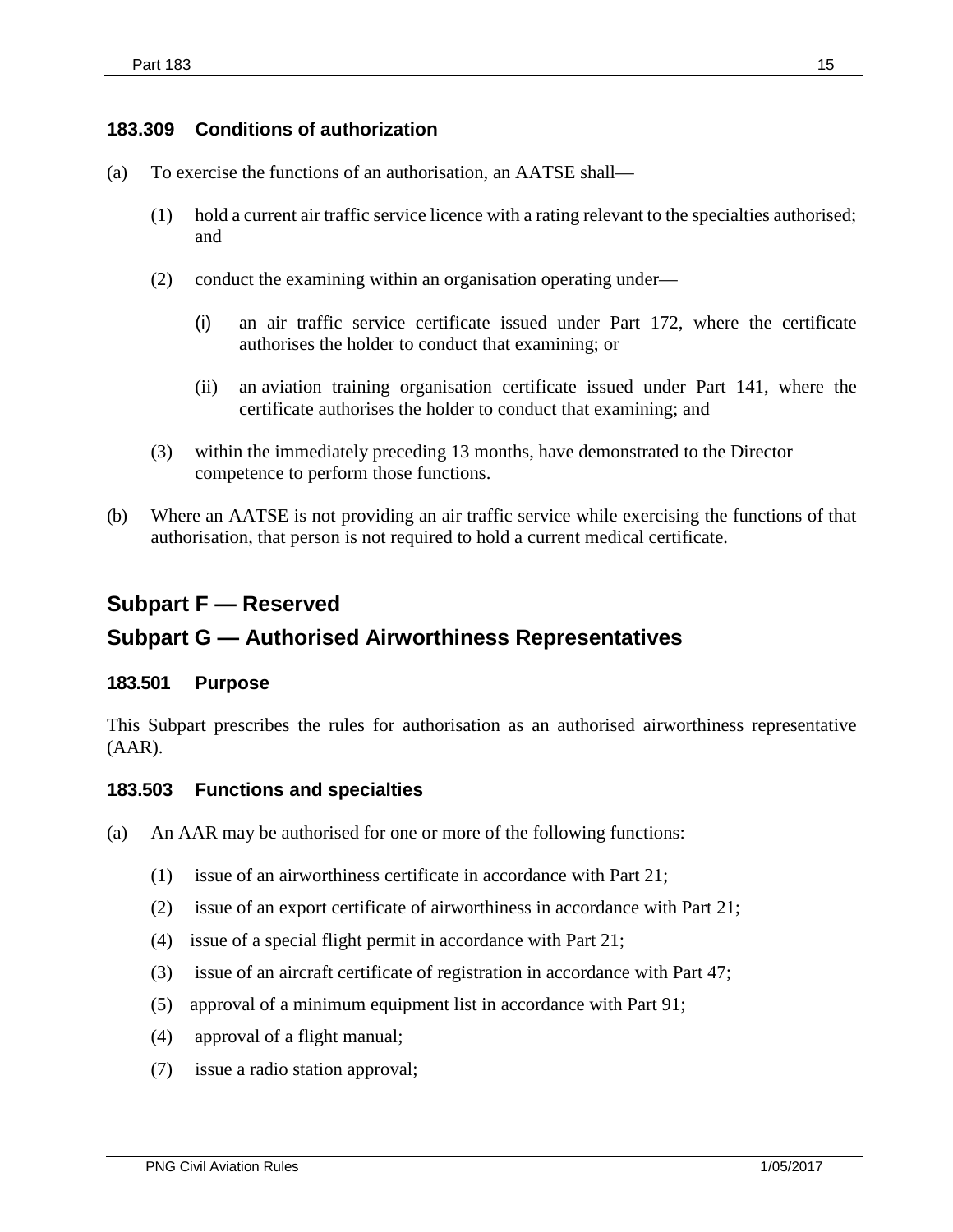- (1) aeroplanes below 5700 kg MCTOW;
- (2) aeroplanes above 5700 kg MCTOW;
- (3) helicopters;
- (4) production non-certificated aircraft.

### **183.505 Documents to be submitted with application**

A person applying to become an AAR must submit with his or her application, a written statement proposing the types of aircraft for which he or she intends to carry out the functions of an AAR.

### **183.507 Criteria for authorisation as AAR**

- (a) Except as provided for in paragraph (b), a person is eligible to become an AAR if he or she has-
	- (1) an aircraft maintenance engineers licence; and
	- (2) at least 10 years experience certifying aircraft release to service; and
	- (3) successfully completed a tertiary level airworthiness course or demonstrates knowledge and experience of airworthiness certification to a level acceptable to the Director; and
	- (4) any other qualifications and experience considered necessary by the Director to carry out the particular function proposed in the application; and
	- (5) successfully completed training acceptable to the Director on the functions and responsibilities of an authorised person; and
	- (6) is familiar with the airworthiness certification procedures of the Authority.
- (b) In lieu of the requirement in paragraph  $(a)(1)$ , the Director may accept a diploma or tertiary qualification in aircraft design, maintenance or airworthiness.